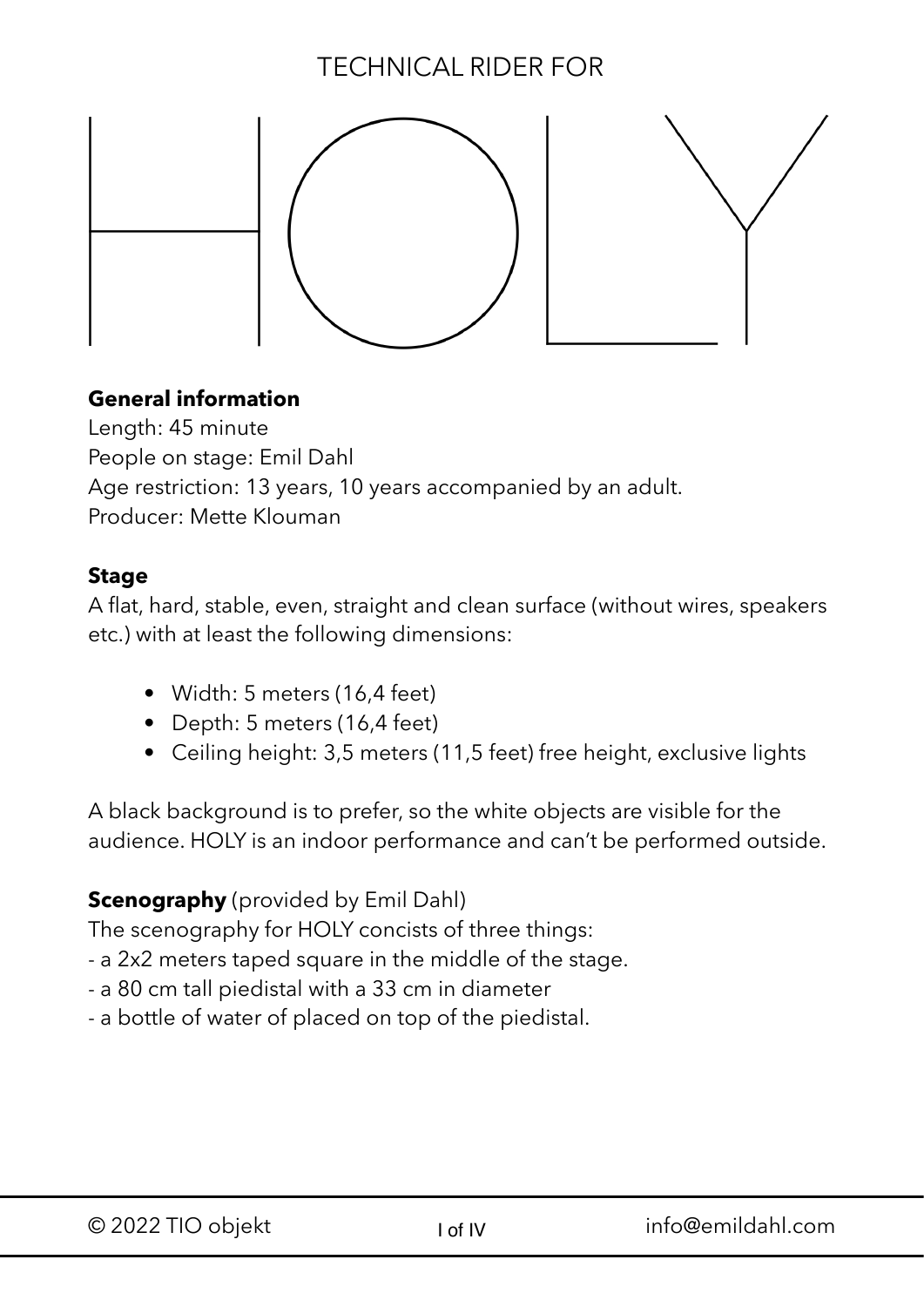## **Lights**

HOLY needs the a warm white light between 2000-3500 kelvin. Ceiling:

1 lamp, from the back, pointing down.

- 2 lamps, from the back, pointing down towards the mid stage.
- 2 lamps, from the top, pointing down towards mid stage. (reference light).
- 2-4 lamps, from the front, pointing down towards the mid stage.

Floor:

4 lamps on the floor, pointing up towards the mid stage.

All the lights and mixer table needs to be provided by the organizer. Light and sound can be controlled from backstage by Emil Dahl or by a technican behind the audience.

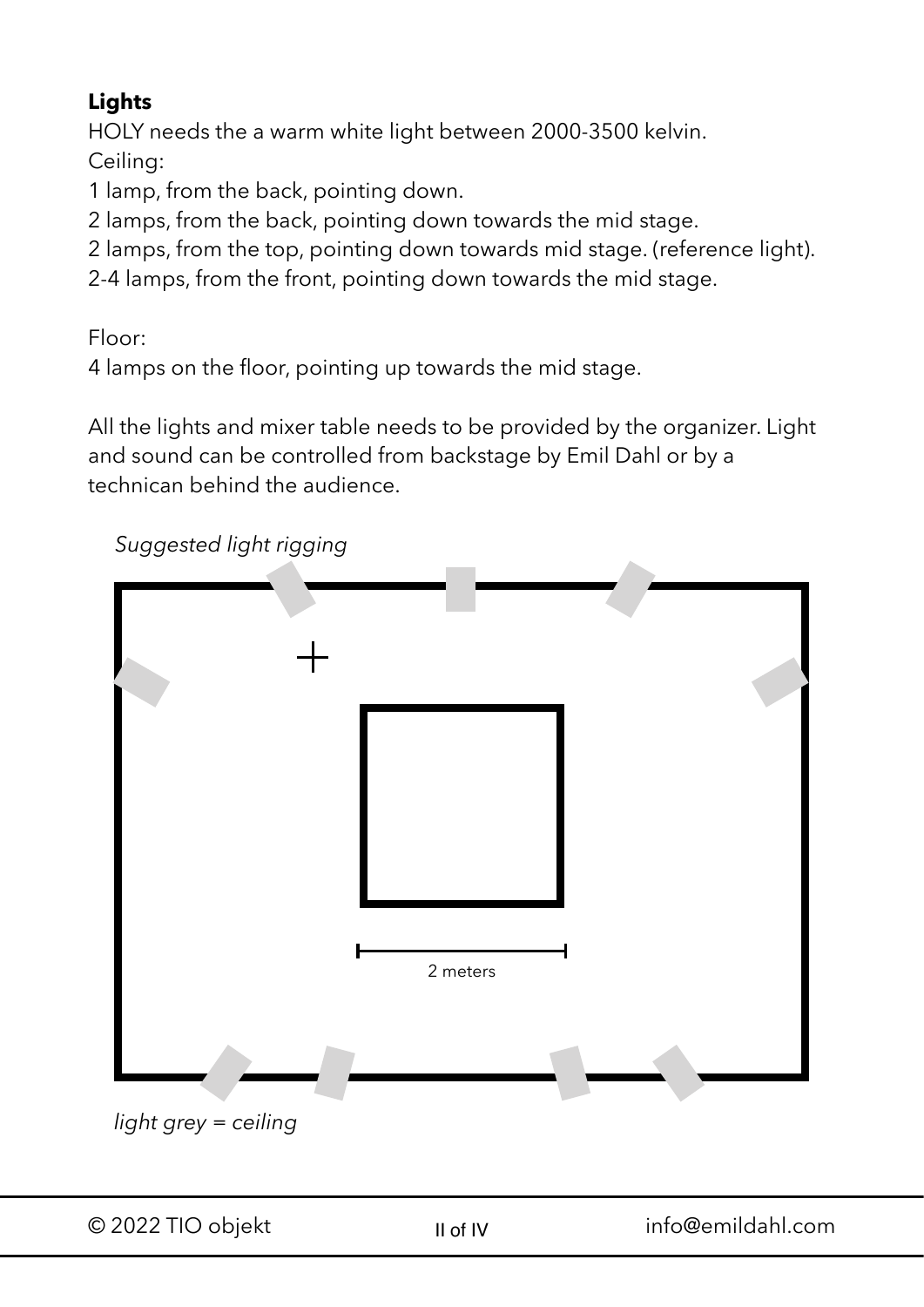#### **Sound**

Sound system is provided and rigged by organiser. HOLY needs a PA system suitable for the space and the size of audience, with a sound desk or computer for a USB-stick or a 3,5 mm. plug-in for MP3.

#### **Recording**

No video recording of HOLY is allowed without permission from Emil Dahl. If the event is recorded, Emil wants a high quality copy with free use within 4 weeks after the showing.

## **Audience**

No food or drinks may be brought into the venue. No audience member may be let into the venue after HOLY has begun. HOLY is suitable for ages 13-100 years of age. If possible, it is preferable to have raised seats for the audience.

#### **Preparations**

Personnel from the theatre: 1 technician

A minimum of four (4) hours is needed at the venue before the start of HOLY. The venue (theatre, black box etc.) should be empty at this time for Emil and the technician to work undisturbed.

Here below is a *suggestion* of a timeline for the day: 10.00 - 12.00 Setup (technician + Emil) 12.00 - 13.00 Lunch 13.00 - 15.00 Setup - (technician + Emil) 15.00 - 17.00 Break 17.50 - 18.00 Audience in (host) 18.00 - 18.45 HOLY 18.45 - 19.00 Audience out (host) 19.00 - 20.00 Strike (technician + Emil)